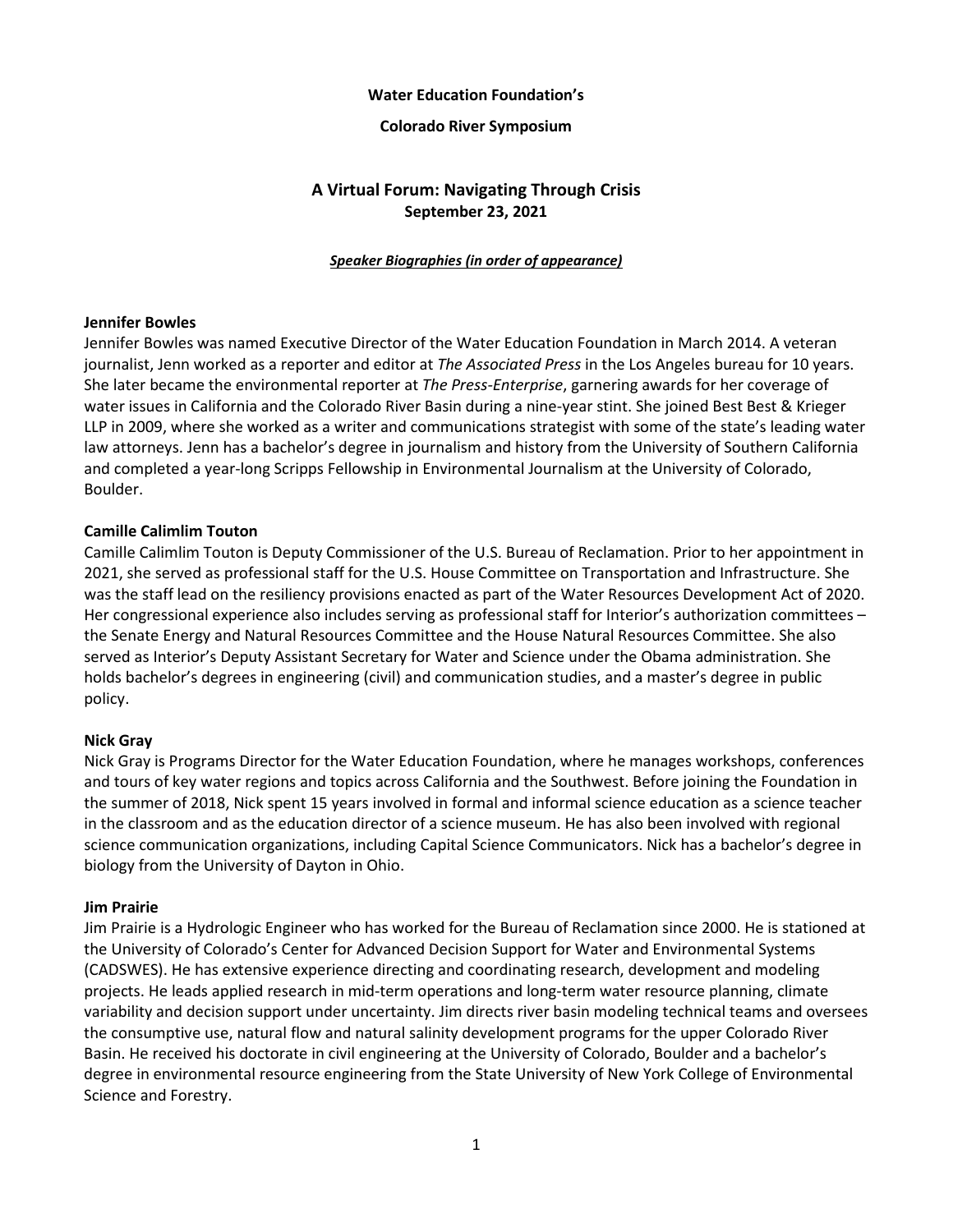### **Adam Arellano**

Adam Arellano is the Vice President of Power Marketing for Western Area Power Administration's Colorado River Storage Project Management Center (CRSP-MC) in Montrose, Colorado. Adam began his federal career at WAPA in 2004 while attending the University of Colorado School of Law. After graduating, Adam worked in WAPA's Office of General Counsel, where he successfully handled a wide variety of cases and issues. In 2009, Adam was selected to solely represent the CRSP-MC through many issues, including the negotiation of the 2025 Salt Lake City Integrated Project Marketing Plan and the Glen Canyon Dam Long-Term Experimental and Management Plan. In 2020, Adam became a recovering lawyer and joined the CRSP-MC.

### **Bill Hasencamp**

Bill Hasencamp is the Manager of Colorado River Resources for the Metropolitan Water District of Southern California, where he develops and manages water supply programs to augment Metropolitan's Colorado River supplies. He has been with Metropolitan for 20 years, negotiating transfer agreements with irrigations districts, exchange agreements, and funding new water supply projects that have doubled Metropolitan's Colorado River water supplies. In 2007, Hasencamp negotiated and worked with other states to develop the Intentionally Created Surplus Program, which allows Metropolitan to store up to 1.5 million acre-feet of conserved water in Lake Mead at no cost. Bill is one of California's representatives to the Colorado River Basin Salinity Control Forum. Bill has a bachelor's degree in civil engineering from California State University, Long Beach, and a master's degree in business from Pepperdine University.

### **Jennifer Pitt**

Jennifer Pitt is the Colorado River Program Director for the National Audubon Society. She joined Audubon in December 2015 to advise the organization's strategies to protect and restore rivers throughout the Colorado River Basin. At Audubon, Jennifer continues her work on United States-Mexico collaboration to restore the longdesiccated Colorado River Delta. Previously she worked as the Colorado River Project director at the Environmental Defense Fund (EDF). Before joining EDF in 1999, Jennifer worked on river restoration for the National Park Service and as a legislative aide to Congressman Mike Kopetski. She also has worked as a ranger at Mesa Verde and Sequoia national parks. Jennifer has a master's degree in environmental science from Yale University.

## **Anne Castle**

Anne Castle is a Senior Fellow at the Getches-Wilkinson Center for Natural Resources, Energy, and the Environment at the University of Colorado, focusing on Western water issues. She has recently authored reports on urgent Colorado River policy issues and recommended infrastructure projects to improve overall sustainability in the Colorado River Basin. From 2009 to 2014, Anne was assistant secretary for water and science at the Department of the Interior, where she oversaw water and science policy for the department and had responsibility for the Bureau of Reclamation and the U.S. Geological Survey. While at Interior, she spearheaded the department's WaterSMART program, which provides federal leadership on the path toward sustainable water supplies. Anne also provided hands-on leadership of Colorado River issues and was the chair of the Glen Canyon Dam Adaptive Management Work Group and a champion of Minute 319 between the United States and Mexico. The fact that the Colorado River descended further and further into drought during her tenure is generally believed not to be her fault. Anne is a recovering lawyer, having practiced water law for 28 years with the Rocky Mountain law firm of Holland & Hart.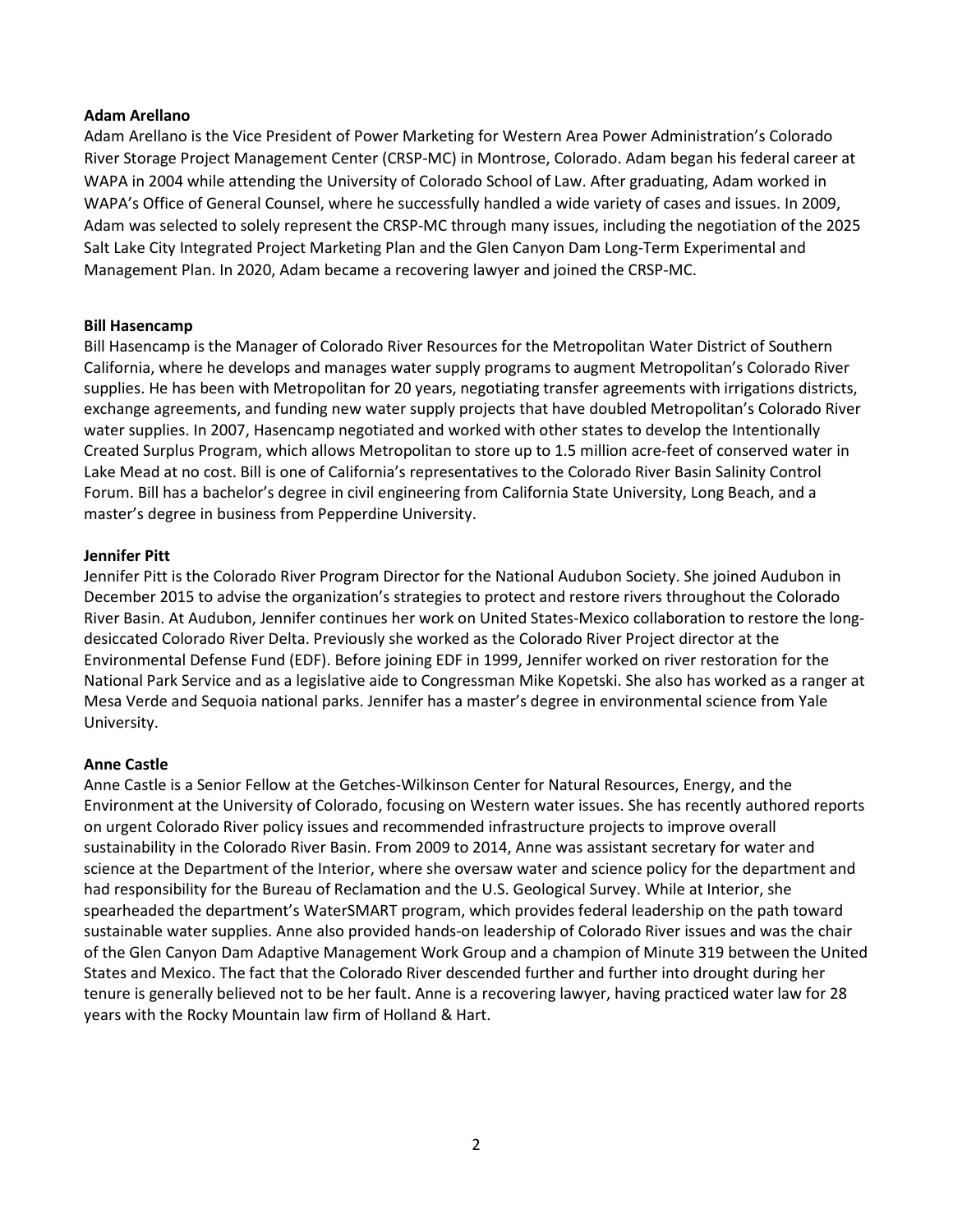## **Ted Cooke**

Ted Cooke was appointed General Manager of the Central Arizona Project (CAP) in March 2016 and is responsible for carrying out the board of directors' policy directives and overseeing all operational aspects of CAP. The Central Arizona Project is Arizona's largest water provider, transporting and delivering approximately one-half of Arizona's Colorado River apportionment to the interior of the state each year. Previously, he was interim general manager and deputy general manager, finance and administration. Ted joined CAP in 1999. His four-decade career in utilities, technology, finance and operations has also included management and executive positions at Xerox Corporation, Luz International Limited and OESI Power Corporation. Ted serves on the Governor's Water Augmentation, Innovation and Conservation Council and the advisory boards of the Arizona State University Kyl Center for Water Policy and the University of Arizona Water Resources Research Center. Ted is executive chair of the Water Utility Climate Alliance. He earned a bachelor's degree in physics from Loyola Marymount University, a master's degree in operations management and management science from UCLA and a doctorate in management from California Coast University.

## **Gene Shawcroft**

Gene Shawcroft leads the new six-member Colorado River Authority of Utah as chair and represents Utah on all Colorado River issues as Utah's Commissioner on the Upper Colorado River Commission. He is also the General Manager for Central Utah Water Conservancy District, the state's largest water conservancy district. After graduating from Brigham Young University with bachelor's and master's degrees in civil engineering, he joined the State of Utah at the Division of Water Resources. Shawcroft came to the Central Utah Water Conservancy District in 1991 and served as a project engineer, assistant general manager, deputy general manager, and was appointed general manager in January of 2015.

## **Peter Nelson**

Peter Nelson, who currently serves as Chair of the Colorado River Board of California, has been a member of the Coachella Valley Water District Board of Directors since 2000. Six of those years were as president, and four as vice president of the board. He served on the Salton Sea Authority from 2000 to 2014, and currently serves on the California Farm Water Coalition. He also served on the California Desert Grape Administrative Committee, a federal marketing order, from 2008-2012, and for six years with the Coachella Valley Resource Conservation District. In addition, Peter served on the Lower Colorado River Multi-Species Habitat Conservation Farm Advisory Group. He is a graduate of California State University, Fresno with a degree in agricultural business. Peter participates in groups ranging from the Association of California Water Agencies to the Colorado River Water Users Association. He has represented the district to a wide variety of state, federal, locally elected and water industry officials.

## **Manuel Heart**

Manuel Heart is chairman of the Ute Mountain Ute Tribe in southwest Colorado and chair of the Ten Tribes Partnership, a coalition of Upper and Lower Basin Tribes that have come together to raise their voices in the management of the Colorado River as water challenges persist. Mr. Heart was raised on the Ute Mountain Reservation in Towaoc, Colo. He was first elected into Tribal Council in 1995, and since then he has served as chairman, vice-chairman, treasurer and secretary/custodian. He is a strong advocate for education, housing, water and economic development. Mr. Heart is also recognized by many Native American organizations for his leadership and service on a national and state level as former Area Vice President of the National Congress of American Indians for the Southwest region, Colorado Commission of Indian Affairs, Utah Tribal Leaders, New Mexico Indian Affairs, Colorado Energy Resource Tribes, Albuquerque Area Indian Health Board and Native American Finance Officers Association. He is happily married with six children and 16 grandchildren.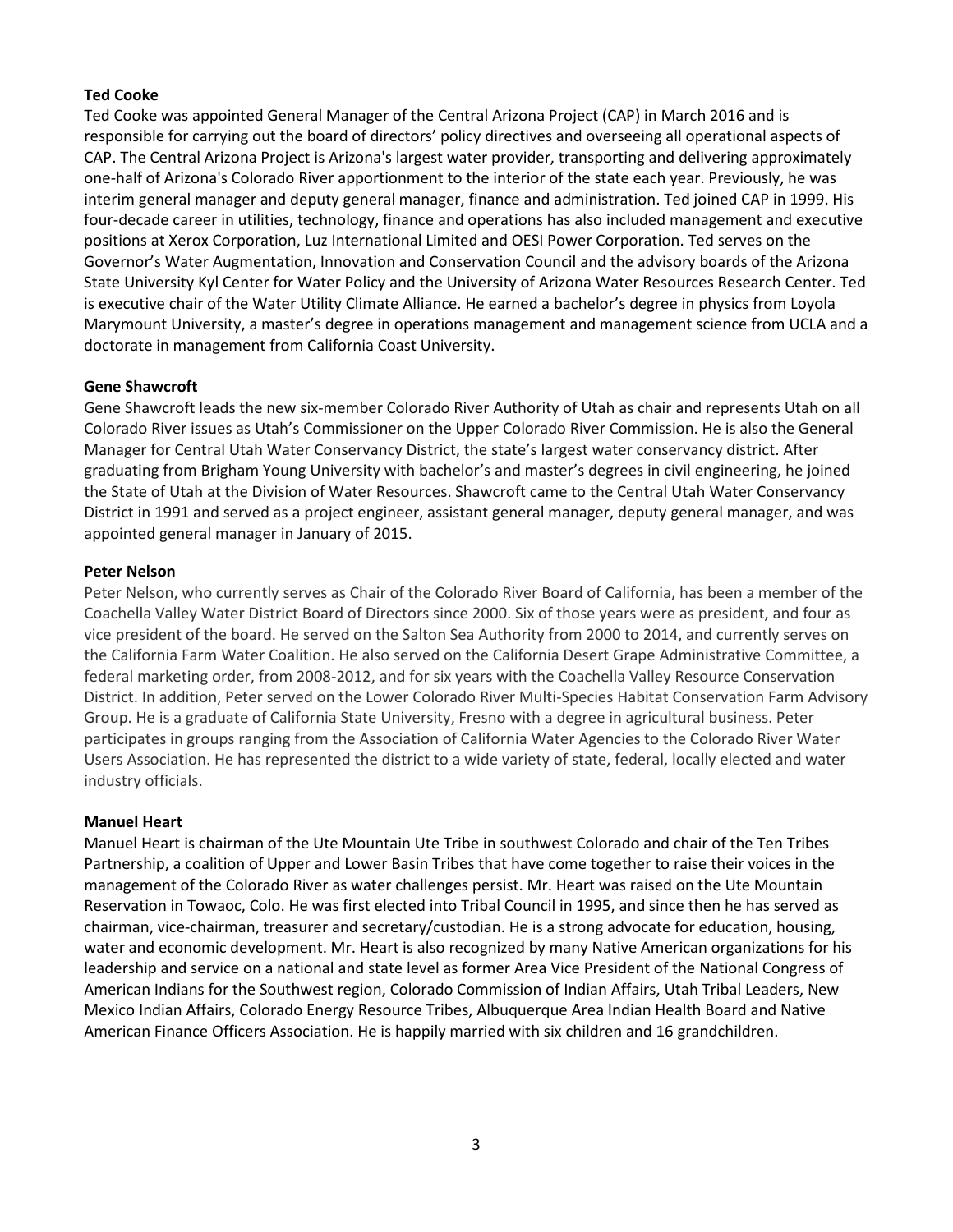### **Season Martin**

Season Martin is a founding partner of Martin & McCoy, a water and natural resources consulting firm based in Tucson, Ariz. She holds a bachelor's degree in geology and environmental studies from Whitman College, and a master's degree in environmental science and management with a specialization in economics and policy of the environment from the University of California, Santa Barbara, where she was a member of the first cohort of Sustainable Water Markets fellows. Prior to co-founding Martin & McCoy LLC, she served as the water projects and sustainable finance director for The Nature Conservancy's Colorado River Program, was a restoration coordinator at the Tamarisk Coalition, focusing on building collaborative partnerships to implement riparian restoration throughout the West, and worked for the Grand Canyon Trust in the forests of southern Utah. She resides in Tucson, Ariz., where she cultivates her cactus garden and enjoys gatherings to celebrate the desert.

## **Pete Silva**

Pete S. Silva is President of Silva-Silva International, an engineering consulting company specializing in water policy and regulatory affairs. He has more than 40 years of experience in the water and wastewater fields and is an expert on U.S.-Mexico border affairs in these areas. Pete served two years as the assistant administrator for water at the U.S. Environmental Protection Agency and six years as the vice chair of the State Water Resources Control Board in California. In addition, Pete was appointed during the Clinton administration to the board of directors of the Border Environment Cooperation Commission (BECC). He has held positions at the U.S. International Boundary & Water Commission, the city of San Diego and Metropolitan Water District of Southern California. In addition to his consulting work, he is also involved in advocating for the involvement of Latinos in water policy matters at the state and national levels. Pete is a founding partner of Water Education for Latino Leaders (WELL) and assists California Rural Legal Assistance to expand its role in working with underserved communities. Pete received a bachelor's degree in civil engineering from California State Polytechnic University, Pomona. He is a registered professional engineer (California) and a board-certified environmental engineer. Pete is a member of the Water Education Foundation Board of Directors.

#### **Maria-Elena Giner**

Maria-Elena Giner was appointed by President Biden Aug. 20, 2021, as the United States Commissioner of the International Boundary and Water Commission. Dr. Giner, the second woman and first Latina to hold the post, previously served as general manager of the Border Environment Cooperation Commission (BECC), an institution that developed environmental infrastructure along the U.S.-Mexico border in association with the North American Development Bank. During her tenure at the BECC, she focused on policies that addressed U.S.-Mexico cooperation on water, energy, and climate change. She has published extensively on water policy and transboundary bilateral cooperation. She earned a bachelor's degree in civil engineering from Loyola Marymount University in Los Angeles, a master's degree in business administration from the University of Texas at El Paso, and a doctorate in public policy from the University of Texas at Austin. She is also a registered professional engineer, first-generation college graduate, and daughter of an immigrant.

#### **Adriana Reséndez**

Adriana Reséndez is the Commissioner of the Mexican Section of the International Boundary and Water Commission, and the first woman to head the commission. She was appointed Sept. 15, 2021, by Mexican Foreign Secretary Marcelo Ebrard. She has 23 years of experience in the IBWC in the Operations and Engineering areas, as chief engineer of operations and deputy director for engineering for the Colorado River. Over the course of her career in the IBWC, she has participated in various negotiations and in the interinstitutional and binational coordination needed for carrying out key projects in the border region. She has an undergraduate degree in civil engineering from the Autonomous University of Chihuahua, where she also studied toward a master's degree in water management in arid zones with a specialization in water use and quality.